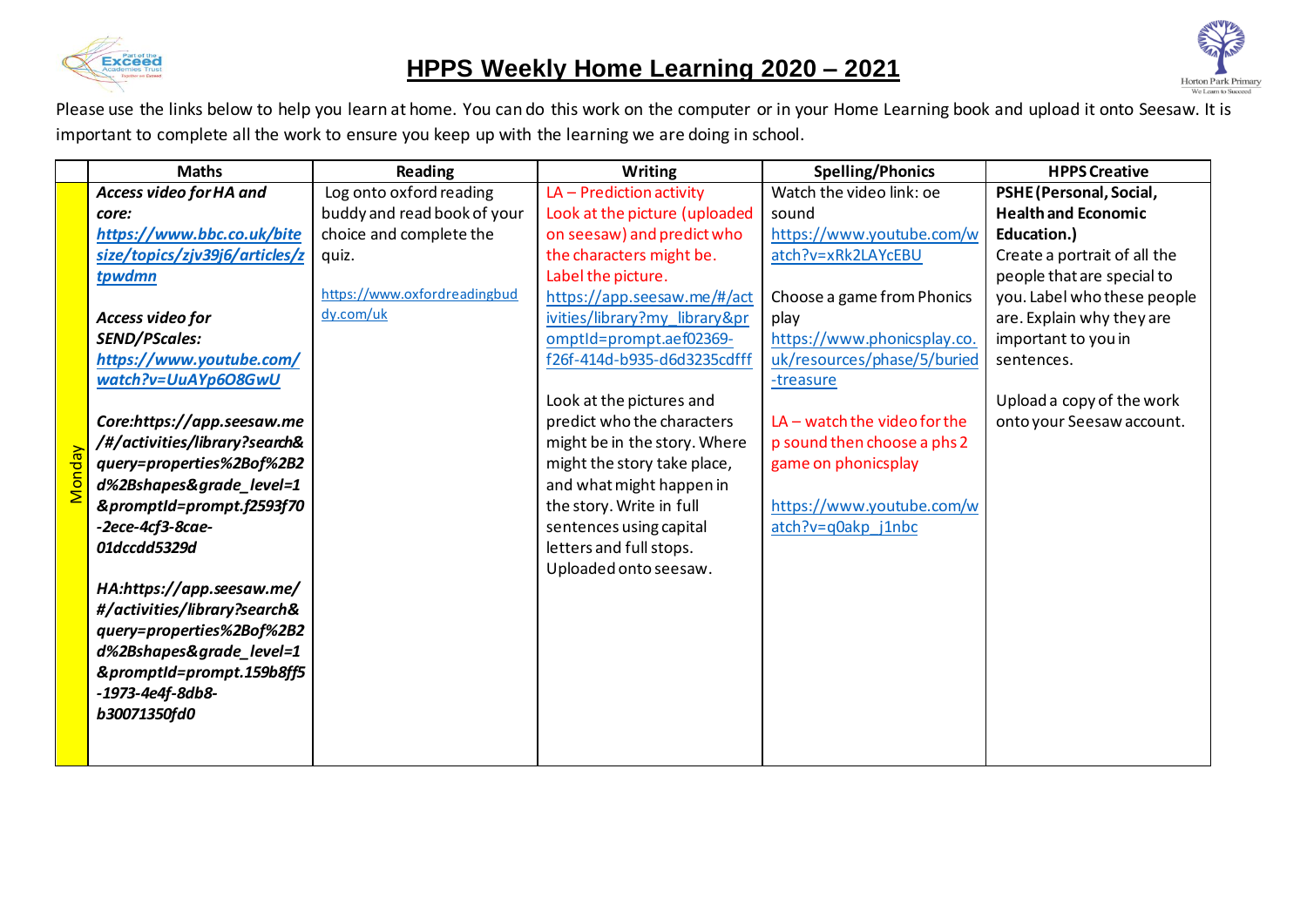



|         | <b>SEND/Pscales: review</b><br>counting and recognising<br>https://app.seesaw.me/#/ac<br>tivities/library?search&quer<br>y=counting%2Bshapes&grad<br>e_level=1&promptId=prompt<br>.178fa087-2cd7-4f7b-9a3b-<br>fa78f54bbed0                                                                                                                                                                                                                                                |                                                                                                                                                                                                                                                                                                                                                                                                |                                                                                                                                                                                                                                                                                                                                                                                                                                                                    |                                                                                                                                                                                                                                                                                                                                                                      |                                                                                                                                                                                                                                                                                                                                             |
|---------|----------------------------------------------------------------------------------------------------------------------------------------------------------------------------------------------------------------------------------------------------------------------------------------------------------------------------------------------------------------------------------------------------------------------------------------------------------------------------|------------------------------------------------------------------------------------------------------------------------------------------------------------------------------------------------------------------------------------------------------------------------------------------------------------------------------------------------------------------------------------------------|--------------------------------------------------------------------------------------------------------------------------------------------------------------------------------------------------------------------------------------------------------------------------------------------------------------------------------------------------------------------------------------------------------------------------------------------------------------------|----------------------------------------------------------------------------------------------------------------------------------------------------------------------------------------------------------------------------------------------------------------------------------------------------------------------------------------------------------------------|---------------------------------------------------------------------------------------------------------------------------------------------------------------------------------------------------------------------------------------------------------------------------------------------------------------------------------------------|
| Tuesday | Core: everyday shapes for<br>consolidation in recognising<br>https://app.seesaw.me/#/act<br>ivities/library?search&query=<br>counting%2Bshapes&grade<br>evel=1&promptId=prompt.ff4<br>e8b12-c7dd-4e99-b5c7-<br>817eb4aee4c2<br>HA:<br><b>SEND/Pscales: Shape hunt in</b><br>own immediate environment<br>https://app.seesaw.me/#/ac<br>tivities/library?search&quer<br>y=shape%2Bproperties&grad<br>e_level=1&promptId=prompt<br>.d261bdb4-a25e-4ff2-b1d9-<br>38a83d4bea3d | Read the text I wish I was a<br>Fish. Then complete the quiz.<br>https://www.purplemash.co<br>m/app/serialmash/i wish i<br>was a fish ch3<br>https://www.purplemash.co<br>m/#app/serialmash/i wish<br>was a fish quiz ch3<br><b>Differentiated learning</b><br>Listen to the story with a<br>focus on the 'p' sound.<br>https://www.purplemash.co<br>m/#app/tools/2cas2 pirates<br><b>EYFS</b> | Look at the picture and<br>create a story to match.<br>Include a beginning, middle<br>and end.<br>https://app.seesaw.me/#/act<br>ivities/library?community&gr<br>ade level=K&subject=ELL≺<br>omptld=prompt.70259561-<br>8c61-49bd-9026-<br>403425d5d16d<br>$LA$ – Identify the end sound in<br>the words, Complete the<br>activity on seesaw<br>https://app.seesaw.me/#/act<br>ivities/library?community&gr<br>ade level=K&subject=ELL≺<br>omptId=prompt.5f56362f- | Watch the video for the 'au'<br>sound<br>https://www.youtube.com/watc<br>h?v=7ta KKUU-98<br>Complete the missing word au<br>activity online:<br>https://wordwall.net/resource/3<br>182167/spelling/missing-word-<br>au-aw<br>$LA$ – watch the video for the<br>p sound then choose a phs 2<br>game on phonicsplay<br>https://www.youtube.com/watc<br>h?v=0gi8OBhl11U | PSHE (Personal, Social,<br><b>Health and Economic</b><br>Education.)<br>Working together as a team<br>https://www.bbc.co.uk/bitesi<br>ze/clips/zn3s34j<br>watch the video following the<br>link above.<br>What advice would you give<br>to people to help them work<br>together?<br>Create a list of up to 5 points.<br>Upload onto Seesaw. |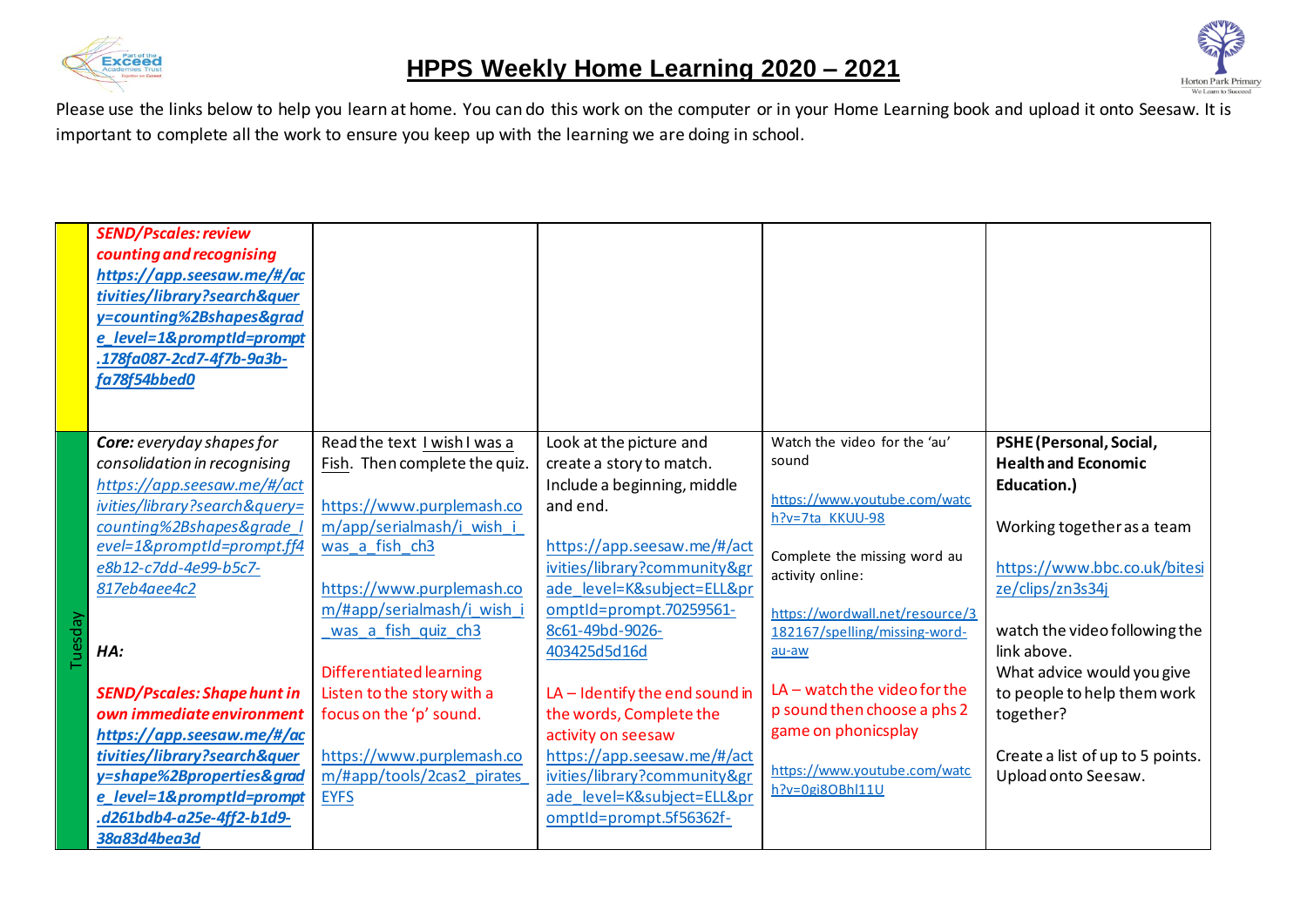



|           |                                   |                                           | c3a5-48d2-9d0f-<br>99b801eb8dd4 |                                |                                |
|-----------|-----------------------------------|-------------------------------------------|---------------------------------|--------------------------------|--------------------------------|
|           |                                   |                                           |                                 |                                |                                |
|           |                                   |                                           |                                 |                                |                                |
|           | <b>Core: Creating with shapes</b> | Log onto oxford reading buddy             | $LA -$                          | Review phase 3 taught          | PSHE (Personal, Social,        |
|           | https://app.seesaw.me/#/ac        | and read book of your choice              | Identify all the pictures       | diagraphs                      | <b>Health and Economic</b>     |
|           | tivities/library?search&quer      | and complete the quiz.                    | starting with the sound s.      | https://www.phonicsplay.co.    | Education.)                    |
|           | y=shape%2Bproperties&grad         |                                           |                                 | uk/resources/phase/2/drago     |                                |
|           | e_level=1&promptId=prompt         | https://www.oxfordreadingbud<br>dy.com/uk | https://app.seesaw.me/#/act     | ns-den                         | Draw a picture of you and      |
|           | .be3e1066-523e-45fb-84d6-         |                                           | ivities/library?community&gr    |                                | your closest friend. How are   |
|           | 83f017fa2ef2                      |                                           | ade level=K&subject=ELL≺        | Watch the Geraldine the        | you the same? How are you      |
|           |                                   |                                           | omptId=prompt.f755f912-         | Giraffe video for new sound    | different?                     |
|           |                                   |                                           | 7fd3-4b78-86aa-                 | ey                             |                                |
|           | HA: focus on properties of        |                                           | 4becd3767320                    | https://www.youtube.com/w      | Record this with either labels |
|           | shapes                            |                                           |                                 | atch?v=XDruUMOtzZw             | on your drawing or sentences   |
| Wednesday | https://app.seesaw.me/#/ac        |                                           | Choose the correct question     |                                | underneath.                    |
|           | tivities/library?search&quer      |                                           | words to complete the           | Plat the online spelling game: |                                |
|           | y=shape%2Bproperties&grad         |                                           | sentence.                       |                                | Upload a copy of your work     |
|           | e level=1&promptId=prompt         |                                           |                                 | http://www.games.galacticph    | onto SeeSaw.                   |
|           | .4c67c684-34fe-4182-a464-         |                                           | https://app.seesaw.me/#/act     | onics.com/longvowels/ey/int    |                                |
|           | 4b42a11b0c62                      |                                           | ivities/library?community&gr    | eractive/eyspell/eyspellt.htm  |                                |
|           |                                   |                                           | ade level=K&subject=ELL≺        |                                |                                |
|           |                                   |                                           | omptld=prompt.f3b4863a-         | $LA$ – watch the video for the |                                |
|           | <b>SEND/Pscales:</b>              |                                           | 1840-40d6-a20f-                 | i sound then play the buried   |                                |
|           | <b>Fine motor skills; draw 2D</b> |                                           | 8c3d7cbeeb06                    | treasure game                  |                                |
|           | shapes                            |                                           |                                 | https://www.youtube.com/w      |                                |
|           | https://app.seesaw.me/#/ac        |                                           |                                 | atch?v=0gi8OBhl11U             |                                |
|           | tivities/library?search&quer      |                                           |                                 |                                |                                |
|           | y=making%2Bshapes&grade           |                                           |                                 |                                |                                |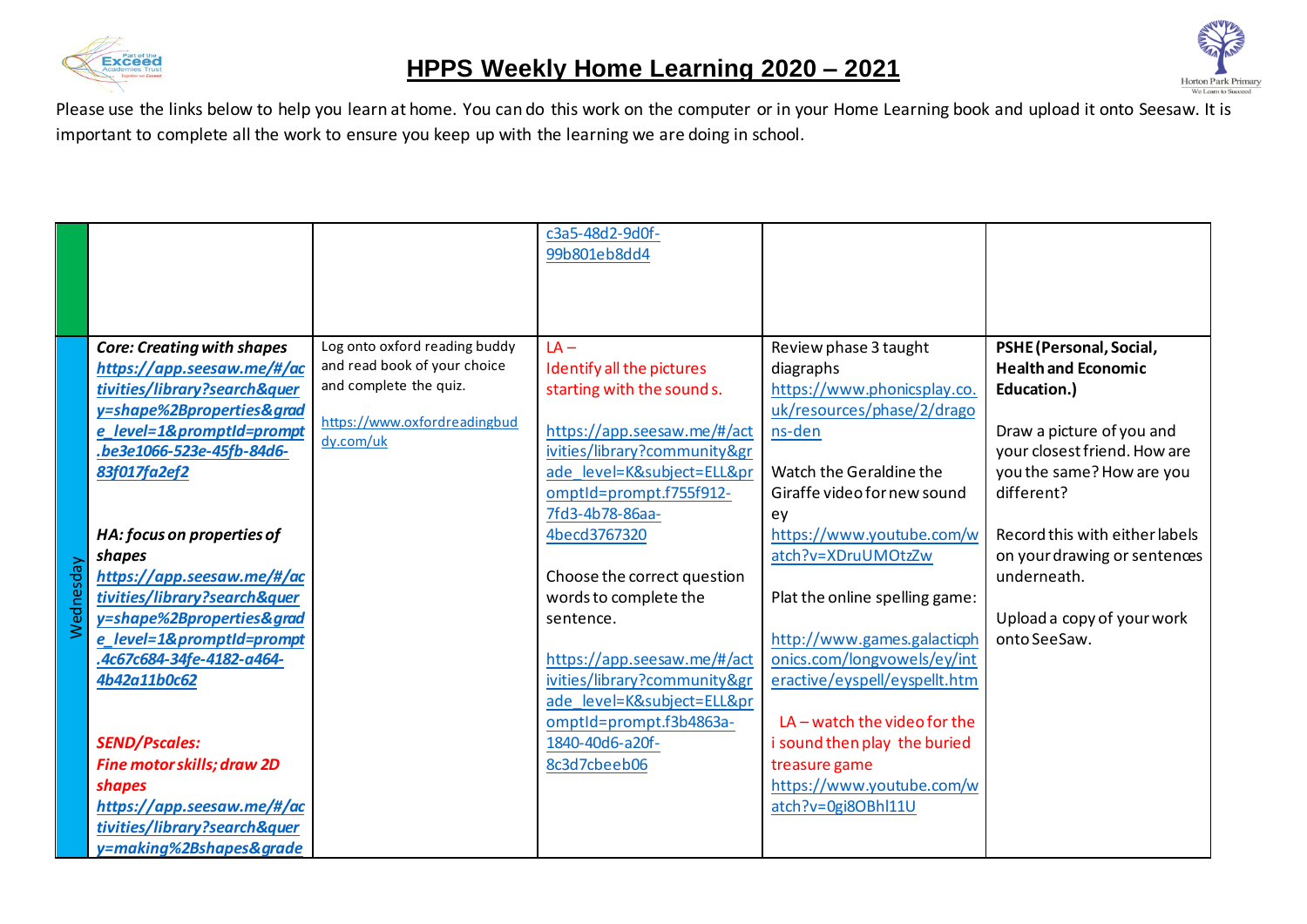



|          | level=1&promptId=prompt.<br>b3aea452-84e9-4d32-b59e-<br>c70461bc0882                                                                                                                                                                                                                                                                                                                                                                                                                                                                                                                |                                                                                                                                                                                                                                                                                                                                                                                                                                               |                                                                                                                                                                                                                                                                                                                                                                                                              | https://www.phonicsplay.co.<br>uk/resources/phase/2/buried<br>-treasure                                                                                                                                                                                                                                                                              |                                                                                                                                                                                                                                                                                                                                           |
|----------|-------------------------------------------------------------------------------------------------------------------------------------------------------------------------------------------------------------------------------------------------------------------------------------------------------------------------------------------------------------------------------------------------------------------------------------------------------------------------------------------------------------------------------------------------------------------------------------|-----------------------------------------------------------------------------------------------------------------------------------------------------------------------------------------------------------------------------------------------------------------------------------------------------------------------------------------------------------------------------------------------------------------------------------------------|--------------------------------------------------------------------------------------------------------------------------------------------------------------------------------------------------------------------------------------------------------------------------------------------------------------------------------------------------------------------------------------------------------------|------------------------------------------------------------------------------------------------------------------------------------------------------------------------------------------------------------------------------------------------------------------------------------------------------------------------------------------------------|-------------------------------------------------------------------------------------------------------------------------------------------------------------------------------------------------------------------------------------------------------------------------------------------------------------------------------------------|
| Thursdav | <b>Core: Drawing shapes</b><br>https://app.seesaw.me/#/ac<br>tivities/library?search&quer<br>y=shape%2Bproperties&grad<br>e_level=1&promptId=prompt<br>.af61ba57-cdbd-4f5a-81ac-<br>6cd3348bc401<br>HA: shape problems<br>https://app.seesaw.me/#/ac<br>tivities/library?search&quer<br>y=shape%2Bproblems&grad<br>e_level=1&promptId=prompt<br>.1f5a663e-55e8-4534-8159-<br>a011c110a544<br><b>SEND/Pscales:</b><br>https://app.seesaw.me/#/act<br>ivities/library?search&query=<br>making%2Bshapes&grade_le<br>vel=1&promptId=prompt.af6<br>1ba57-cdbd-4f5a-81ac-<br>6cd3348bc401 | Read the text I wish I was a<br>Fish. Then choose the right<br>words to join the sentences<br>together.<br>https://www.purplemash.co<br>m/app/serialmash/i_wish_i<br>was a fish ch3<br>https://www.purplemash.co<br>m/#app/serialmash/i wish i<br>was a fish joining words<br>ch3<br>Differentiated learning<br>Look at the pictures and<br>identify the positions.<br>https://www.purplemash.co<br>m/#app/games/2diy/position<br><b>EYFS</b> | LA find the word families: at,<br>an.<br>https://app.seesaw.me/#/act<br>ivities/library?community&gr<br>ade level=K&subject=ELL≺<br>omptId=prompt.02e905f6-<br>8a5d-42f3-9c63-<br>71f5dca295bc<br>Sequence the story an write<br>in your own words.<br>https://app.seesaw.me/#/act<br>ivities/library?community&gr<br>ade level=K&subject=ELL≺<br>omptId=prompt.d8cb687c-<br>f17b-4116-a9ca-<br>2278a1f8e538 | Watch video for a-e sound<br>intro<br>https://www.youtube.com/w<br>atch?v=Kw0TM74yHN8<br>Complete the online spelling<br>activity:<br>http://www.ictgames.com/m<br>obilePage/forestPhonics/inde<br>x.html<br>$LA$ – watch the video for the<br>n sound then choose a phs 2<br>game on phonicsplay<br>https://www.youtube.com/w<br>atch?v=IQsCAyq-axU | Art<br>How do you make the three<br>secondary colours? Create a<br>poster showing how to make<br>purple, green and orange<br>with the three primary<br>colours.<br>Make sure you label all the<br>colours.<br>Create a piece of art on any<br>topic you have covered using<br>only secondary colours.<br>Upload your copy onto<br>SeeSaw. |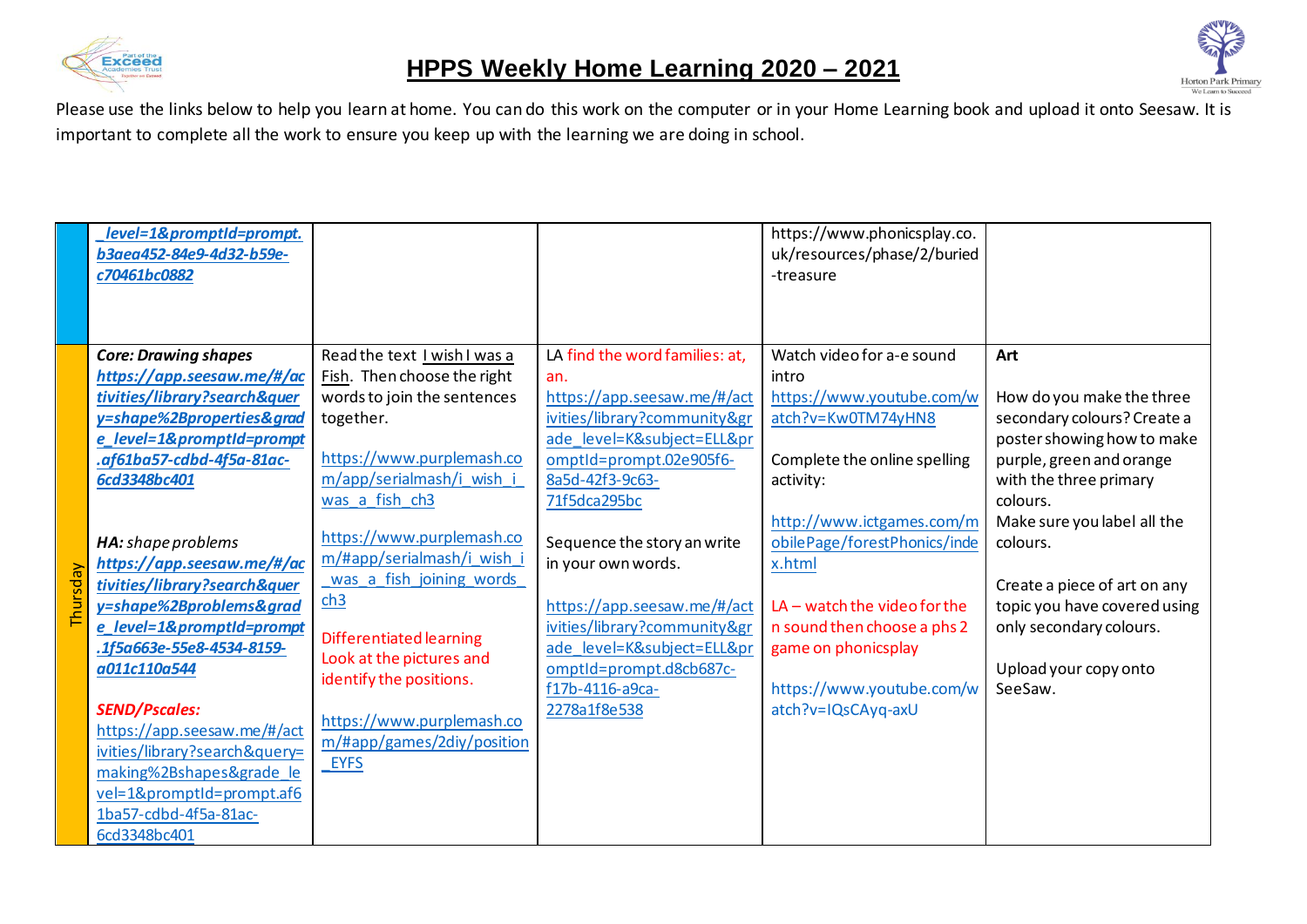



|   | Core: sizes of shapes        | Read the text I wish I was a    | Read the tricky words and    | Watch the video for the e-e    | <b>RE (Religious Education)</b> |
|---|------------------------------|---------------------------------|------------------------------|--------------------------------|---------------------------------|
|   | https://app.seesaw.me/#/ac   | Fish. Then answer the           | use them in sentences        | sound:                         |                                 |
|   | tivities/library?search&quer | questions by answering yes or   |                              |                                | Using items that you have in    |
|   | y=shape%2Bproperties&grad    | no. Complete the paint project. | https://app.seesaw.me/#/act  | https://www.youtube.com/w      | your home, construct a          |
|   | e_level=1&promptId=prompt    |                                 | ivities/library?community&gr | atch?v=L7faYbILI1s             | church. Think about the         |
|   | .73a04a7e-9bde-41e0-8e33-    | https://www.purplemash.co       | ade level=K&subject=ELL≺     |                                | shapes that you have seen on    |
|   | 9f46475956fa                 | m/app/serialmash/i wish         | omptId=prompt.f5dff232-      | Play the picnic on Pluto       | the outside of the buildings.   |
|   |                              | was a fish ch3                  | ff24-4481-87df-34ae2fa72f4d  | game:                          | Upload a photo onto SeeSaw.     |
|   | HA:                          |                                 | $LA - Sequence$ the pictures |                                |                                 |
|   | https://app.seesaw.me/#/ac   | https://www.purplemash.co       | and retell the story         | https://www.phonicsplay.co.    |                                 |
|   | tivities/library?search&quer | m/#app/serialmash/i wish i      |                              | uk/resources/phase/5/picnic-   |                                 |
|   | y=shape%2Bproblems&grad      | was a fish activity ch3         | https://app.seesaw.me/#/act  | on-pluto                       |                                 |
| ರ | e_level=1&promptId=prompt    |                                 | ivities/library?community&gr |                                |                                 |
|   | .1f5a663e-55e8-4534-8159-    | Differentiated learning         | ade level=K&subject=ELL≺     | LA - watch the video for the i |                                 |
|   | a011c110a544                 | Complete the pairs game.        | omptId=prompt.52e84982-      | sound then play the online     |                                 |
|   |                              | https://www.purplemash.co       | f490-4c0d-a718-              | game                           |                                 |
|   |                              | m/#app/mini_mash/mm_two         | 66e78a46433b                 | https://www.youtube.com/w      |                                 |
|   | <b>SEND/Pscales:</b>         | pairs captain                   |                              | atch?v=Xh6Ux5D2D84             |                                 |
|   | https://app.seesaw.me/#/ac   |                                 |                              | https://www.ictgames.com/p     |                                 |
|   | tivities/library?search&quer |                                 |                              | honicsPop/index.html           |                                 |
|   | y=shape%2Bproperties&grad    |                                 |                              |                                |                                 |
|   | e_level=1&promptId=prompt    |                                 |                              |                                |                                 |
|   | .73a04a7e-9bde-41e0-8e33-    |                                 |                              |                                |                                 |
|   | 9f46475956fa                 |                                 |                              |                                |                                 |
|   |                              |                                 |                              |                                |                                 |